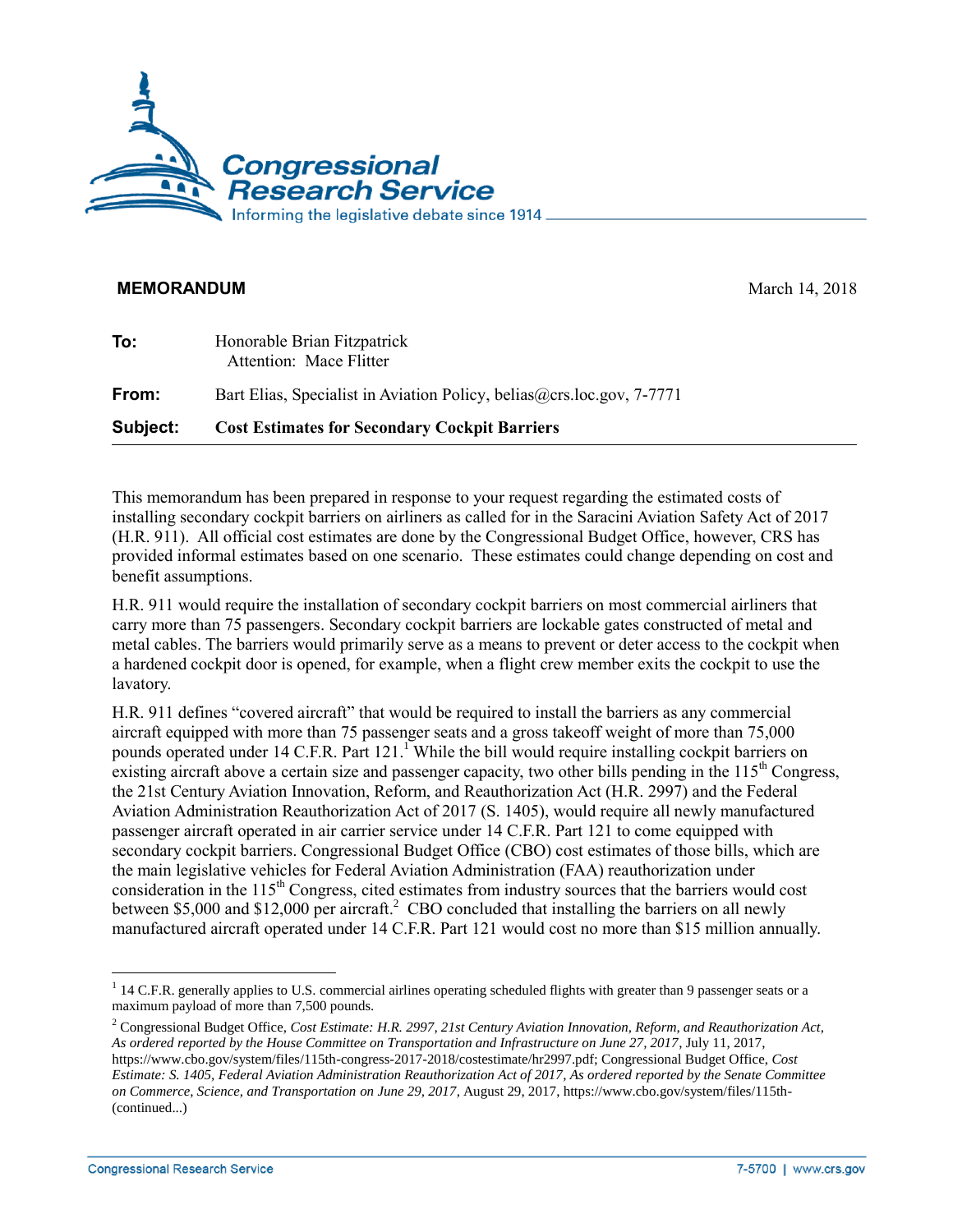According to FAA data for 2016,<sup>3</sup> the main-line air carrier fleet consisted of 3,971 large jets and 97 regional jets. Additionally, regional air carriers operated 1,677 passenger aircraft with a seating capacity of over 40 seats. Given that 50- to 70-seat regional jets and smaller turboprops remain common among regional airlines and scope clauses in many main-line air carrier agreements with pilot unions restrict the size of aircraft that regional airline partners can operate to 70 passenger seats or less, a majority of the regional aircraft have seating capacities less than the 75-seat minimum and would not be covered under the proposal. In sum, CRS estimates that about 4,500 existing aircraft in the air carrier fleet would be considered covered aircraft under the proposal in H.R. 911, assuming that about 80% of the total fleet (most main line aircraft and a small fraction of regional jets) would meet the definition of a covered aircraft. At \$5,000 per aircraft, the one-time cost of fleet-wide compliance would total about \$23 million. If the per-aircraft amount is \$12,000, then the total fleet-wide cost would be estimated at about \$54 million.

Globally, Boeing forecasts and annual average aircraft replacement rate of 3% and average annual commercial airline fleet growth of 3.3% over the next two decades. <sup>4</sup> However, FAA forecasts an average annual growth rate of only 0.8% in the number of aircraft flown by U.S. carriers during this period.<sup>5</sup> FAA does not provide data on projected replacement rates for the U.S. commercial fleet. Based on these data, replacement and growth rates among U.S. Part 121 carriers would result in roughly 160 to 285 additional covered aircraft entering service annually. Based on these projections, the estimated annual cost to equip new covered aircraft under the requirements proposed in [H.R. 911](http://www.congress.gov/cgi-lis/bdquery/z?d115:H.R.911:) would range between \$800,000 and \$3.5 million.

An additional consideration is the expected useful lifespan of the barriers and the annual cost of maintaining the barriers. CRS was unable to identify any information regarding the expected life of the barriers or estimated annual maintenance and repair costs. Given that the barriers have few moving parts and mechanical features, it appears likely that these costs would not be significant.

Finally, you requested an estimate of the per-passenger or per-ticket cost of installing the barriers. CRS cannot make an accurate estimate of this without more definitive data regarding the expected service life of the barriers. According to FAA forecast data, there were about 726 million passenger enplanements in 2016 with an expected annual growth rate of 3.4%. Based on these data, to bring the initial installation cost for the existing fleet below one cent per passenger enplanement on a fleet-wide basis of covered aircraft, installed barriers would need to remain in service for at least 4 years if the cost is \$5,000 per aircraft, assuming that 80% of all enplaned passengers (about 581 million) travel on covered aircraft. To bring the initial cost below one cent per passenger enplanement on covered aircraft if the installation cost is \$12,000 per aircraft, the barriers would need to remain in service for about 9 years.

Most aircraft remain in service longer than this, so for newer aircraft the cost of the barriers per passenger enplanement would likely be less than one cent assuming that the secondary cockpit barrier does not require major repair or replacement during the period that the airline operates it as a covered aircraft. The per-passenger cost would be higher for airlines that must equip older aircraft with secondary cockpit barriers, particularly if an airline is required to install the barriers on aircraft that are nearing the end of

l

<sup>(...</sup>continued)

congress-2017-2018/costestimate/s1405.pdf.

<sup>3</sup> Federal Aviation Administration, *FAA Aerospace Forecast: Fiscal Years 2017-2037,*

https://www.faa.gov/data\_research/aviation/aerospace\_forecasts/media/FY2017-37\_FAA\_Aerospace\_Forecast.pdf.

<sup>4</sup> Boeing, *Current Market Outlook 2017-2036,* [http://www.boeing.com/resources/boeingdotcom/commercial/market/current](http://www.boeing.com/resources/boeingdotcom/commercial/market/current-market-outlook-2017/assets/downloads/2017-cmo-6-19.pdf)[market-outlook-2017/assets/downloads/2017-cmo-6-19.pdf.](http://www.boeing.com/resources/boeingdotcom/commercial/market/current-market-outlook-2017/assets/downloads/2017-cmo-6-19.pdf)

<sup>5</sup> Federal Aviation Administration, *FAA Aerospace Forecast: Fiscal Years 2017-2037,*

https://www.faa.gov/data\_research/aviation/aerospace\_forecasts/media/FY2017-37\_FAA\_Aerospace\_Forecast.pdf.